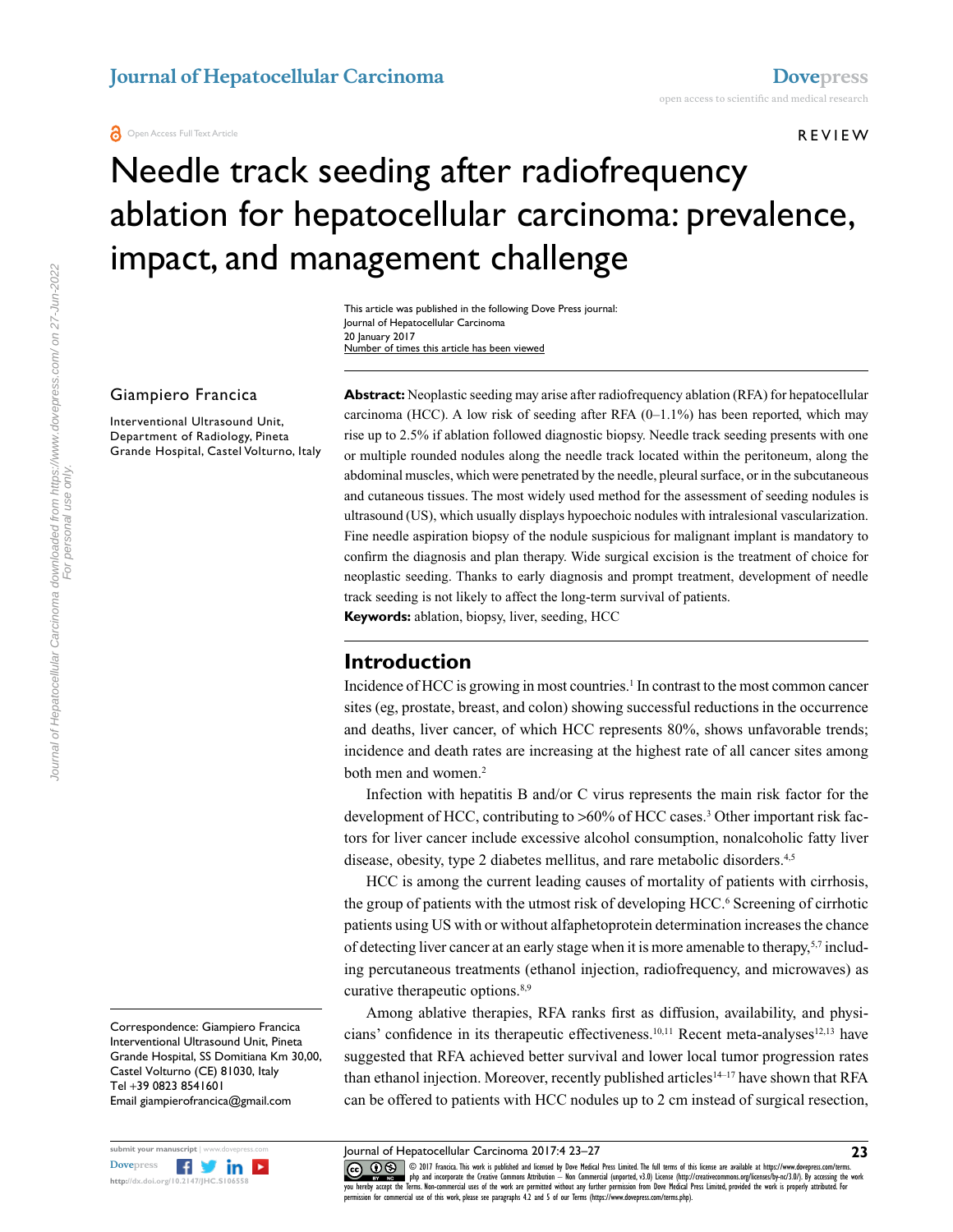since overall survival and local control of the disease are the same in both the procedures.

Another factor accounting for worldwide spread of RFA is the good safety profile owing to low mortality and major complication rates.18,19 However, one of the most feared complications is malignant seeding, ie, development of neoplastic nodules along the needle path, since this is regarded as extrahepatic spread of the disease, thus heralding unfavorable prognosis.

## **Definition**

Percutaneous insertion of a needle into a malignant lesion can entail releasing neoplastic cells along the needle track, so that a metastatic tumor may grow from a few months to several years (in the literature, the range is 6–46 months) after ablation.

Needle track seeding invariably presents with one or multiple rounded nodules along the needle track located within the peritoneum, along the abdominal muscles, which were penetrated by the needle, pleural surface, or in the subcutaneous and cutaneous tissues.

## **Imaging**

At US seeding, implants present as hypoechoic nodules (Figures 1 and 2), with intralesional vascularization that can be demonstrated by color Doppler, contrast-enhanced US, CT, and MRI, overlapping behavior of intrahepatic tumor. Hypovascular nodules represent a caveat; in these cases, inflammatory processes should be considered.<sup>20</sup> Patient written informed consent including usage of data and images were obtained from the patients for this review.



**Figure 1** Three months after RF ablation of a 2 cm HCC nodule in the left lobe, the follow-up US shows a 6 mm hypoechoic nodule (between markers) in the subcutaneous layer of the abdominal wall at the point of the previous insertion of the electrode needle.

**Note:** Malignant HCC cells were shown at FNB.

**Abbreviations:** RF, radiofrequency; US, ultrasound; HCC, hepatocellular carcinoma; FNB, fine needle biopsy.



**Figure 2** Subcutaneous HCC seeding shows an intralesional vascular pole at color Doppler examination. **Abbreviation:** HCC, hepatocellular carcinoma.

In case of large implants infiltrating different structures of the abdominal or chest wall, CT and MRI examinations show the extent of the lesion more accurately than does US, which may not image the entire lesion. In the author's opinion, fine needle biopsy (FNB) of the nodule suspicious for malignant implant is mandatory to confirm the diagnosis and plan therapy.

Since the most frequent site of neoplastic implant is the musculocutaneous plane, the area including the needle track of previous biopsy or percutaneous ablative treatment should always be scanned with higher frequency probes (5.0–7.5 MHz) that also have higher resolution and higher sensitivity for color Doppler signals.<sup>20</sup>

#### **Pathogenesis**

Several associated risk factors have been identified for neoplastic seeding following RFA for HCC, notably subcapsular tumor location, $2^{1,22}$  tumor characteristics, such as poor differentiation grade<sup>22</sup> and intrinsic metastatic property,<sup>23</sup> multiple RFA sessions,<sup>22</sup> history of previous biopsy,<sup>22,24</sup> and patient's immunodepression.

Several mechanisms have been proposed to explain the occurrence of seeding after percutaneous ablative procedures: tumor cells may adhere to an electrode during its retraction; tumor cells may also be carried into the track with a little bleeding; furthermore, increase in intratumoral pressure, which is frequently encountered during RFA, may force cells into the track.18,25

According to Snoeren et al,<sup>26</sup> the incidence of viable cells was 17.9% and the incidence of morphologically intact tumor cells was 28.6% when track ablation was not performed. On the contrary, no viable or morphologically intact tumor cells

**24**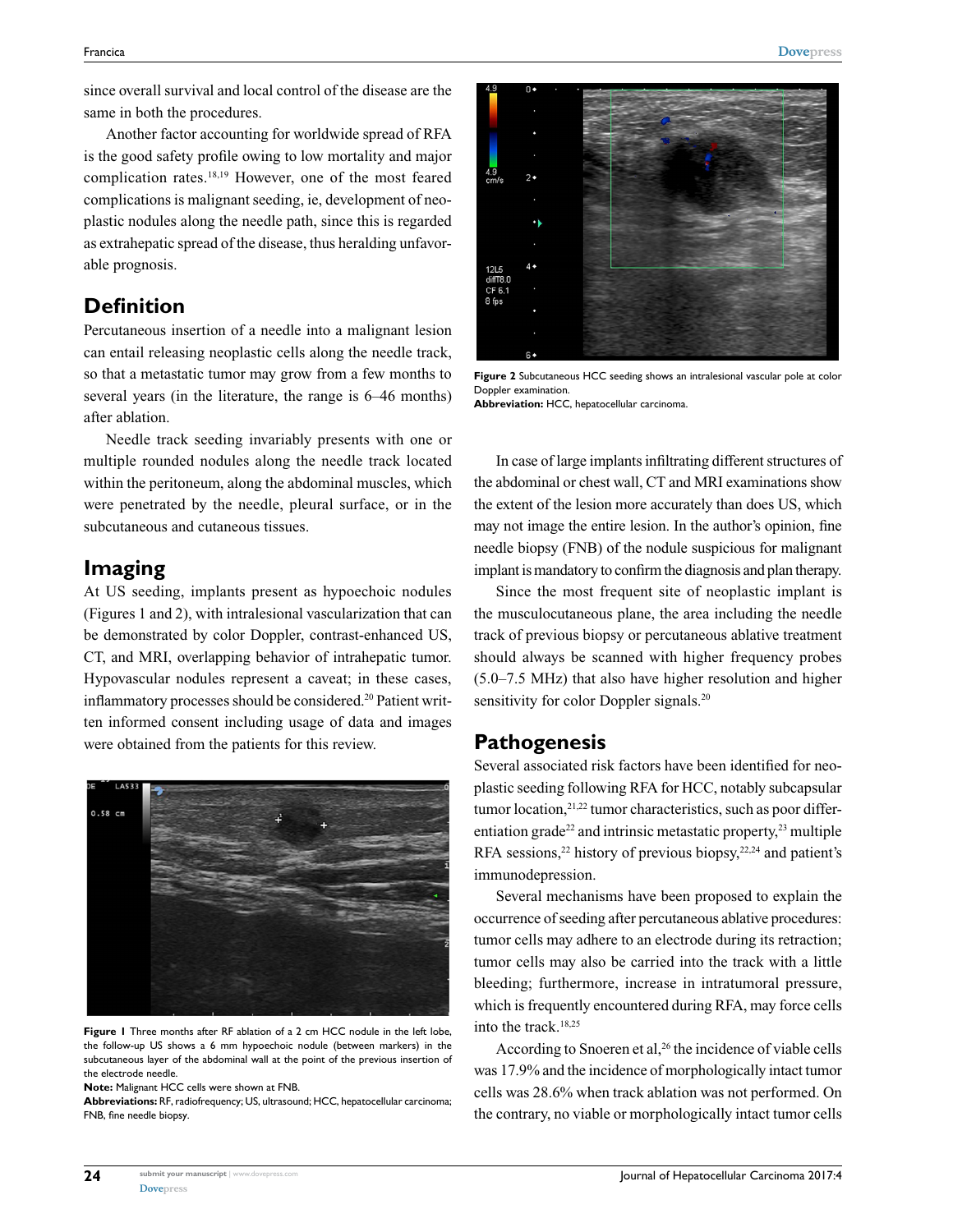could be demonstrated when track ablation was applied during RFA procedure.

## **Frequency**

Initially, the report from the Barcelona group of a seeding rate as high as 12.5% in a small series of HCC treated with RFA raised serious concern about the safety of percutaneous thermal ablation.21 However, it soon became clear that major factors explaining these results were incorrect withdrawal technique (no track ablation had been carried out) and previous diagnostic biopsy. A large survey from Livraghi et al<sup>24</sup> reported a low rate of tumor seeding (0.9%) in 1314 patients and showed that only previous biopsy was significantly associated with tumor seeding. The low risk of seeding after RFA  $(0-1.1\%)$  has been confirmed in other studies.<sup>27-29</sup> The systematic review by Stigliano et al<sup>30</sup> confirmed that biopsy prior to RFA increases the risk of seeding since the mean risk for seeding after RFA alone was  $1.73\%$  (range 0–5.56%) rising up to 2.5% (range 0–12.5%) if ablation followed diagnostic biopsy.

Although superficial location of the tumor $2^{1,22}$  has been advocated as a predisposing factor, a recent series showed that direct subcapsular HCC treated by direct access with radiofrequency (RF) or microwave (MW) did not increase seeding rate.<sup>31</sup> Indeed, the only patient with needle track seeding in this series had a previous diagnostic biopsy.

## **Treatment**

Wide surgical excision is considered as the first-line therapy, provided fascia-to-fascia closure under acceptable tension is feasible.32The importance of a wide excision is underlined by the possibility of relapsing seeding after incomplete surgical removal of a neoplastic implant.33

Other treatments have been proposed alone, such as TACE,  $34$  MWA and HIFU,  $25$  and in combination with surgery, such as RFA and PEI.<sup>24</sup>

As a rule, the presence of seeding is considered as a contraindication to OLT, but living donor liver transplantation for HCC with full-thickness abdominal wall resection bearing the tumor implant has been recently reported.<sup>35</sup>

## **Clinical impact**

In the meta-analysis of Silva et al,<sup>36</sup> the seeding event had no impact on the patient's survival when the lesion was treated successfully by resection and local ablation. Similarly, in the study of Imamura et al, $37$  the cumulative survival rates in HCC patients with neoplastic seeding were 81% at 1 year and 45% at 2 years.

Taking into consideration the relatively low incidence of needle track seeding, the risk of neoplastic implant after thermal ablation could be considered as an acceptable clinical risk.

## **Prevention**

Although surgical sealant infusion<sup>38</sup> has been advocated as a procedure preventing seeding, no robust data exist in the literature. Theoretically, the following two other methods could reduce neoplastic seeding: 1) the coaxial technique as already suggested for biopsy;<sup>39</sup> however, needle track implant after biopsy with such a method has been recently reported,40 and 2) RFA under laparoscopy as suggested by Santambrogio et al.<sup>41</sup> RF electrodes can be passed through larger laparoscopic sheaths, so avoiding contact of the therapeutic needle with the abdominal wall. However, in this laparoscopic series, seeding occurred after treatment of a large lesion, which required the use of a cluster needle. In addition, it should be underlined that laparoscopic approach is not used as frequently as the percutaneous approach and seems to be limited to those cases when the percutaneous approach to the lesion is deemed very difficult or impossible.

Generally speaking, the biopsy should be avoided especially when a therapeutic option is under consideration for HCC (percutaneous treatment with RF or MW and liver transplantation), relying on good quality cross-sectional imaging. If biopsy is considered mandatory, the number of needle passes should be kept at minimum.

For percutaneous hyperthermic therapeutic procedures, correct needle withdrawal by burning the needle track plays a major role in preventing seeding, even in subcapsular nodules and especially when multiple needle insertions are needed to treat large tumors so as to obtain overlapping ablations or to reposition the needle in a small tumor. In this regard, inexperienced operators should avoid multiple attempts to position the electrode without carrying out track ablation at each withdrawal.

## **Conclusion**

Although needle track seeding after RFA for HCC is traditionally regarded as an ominous complication, its real incidence is acceptably low and can be minimized by reducing biopsy prior to therapeutic interventions and by carrying out needle track ablation after successful thermal ablation of HCC nodules. In addition, thanks to early diagnosis and prompt treatment, development of needle track seeding is not likely to affect the long-term survival of patients.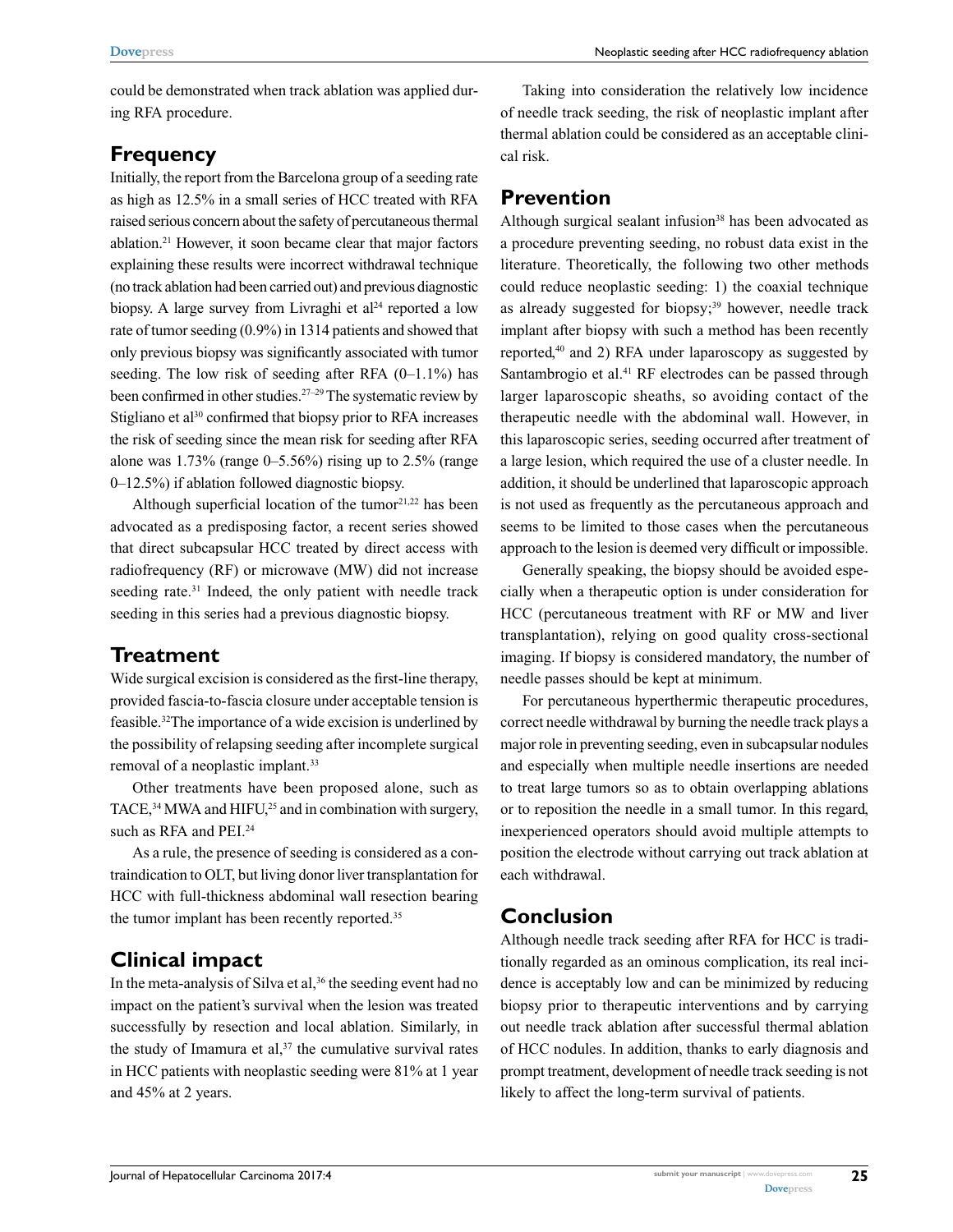Francica

### **Abbreviations**

FNB, fine needle biopsy; HCC, hepatocellular carcinoma; RFA, radiofrequency ablation; MWA, microwave ablation; PEI, percutaneous ethanol injection; US, ultrasound; MRI, magnetic resonance imaging; CT, computed tomography; HIFU, high-intensity focused ultrasound; TACE, transcatheter arterial chemoembolization; OLT, orthotopic liver transplant.

## **Disclosure**

The author reports no conflicts of interest in this work.

#### **References**

- 1. Ferlay J, Soerjomataram I, Dikshit R, et al. Cancer incidence and mortality worldwide: sources, methods and major patterns in GLOBOCAN 2012 [serial online]. *Int J Cancer*. 2015;136:E359–E386.
- 2. Ryerson AB, Eheman CR, Altekruse SF, et al. Annual report to the nation on the status of cancer, 1975-2012, featuring the increasing incidence of liver cancer. *Cancer*. 2016;122(9):1312–1337.
- 3. de Martel C, Maucort-Boulch D, Plummer M, Franceschi S. Worldwide relative contribution of hepatitis B and C viruses in hepatocellular carcinoma. *Hepatology*. 2015;62(4):1190–1200.
- 4. Welzel TM, Graubard BI, Quraishi S, et al. Population-attributable fractions of risk factors for hepatocellular carcinoma in the United States. *Am J Gastroenterol*. 2013;108(8):1314–1321.
- 5. Ballestri S, Romagnoli D, Nascimbeni F, Francica G, Lonardo A. Role of ultrasound in the diagnosis and treatment of nonalcoholic fatty liver disease and its complications. *Expert Rev Gastroenterol Hepatol*. 2015;9:603–627.
- 6. Njei B, Rotman Y, Ditah I, Lim JK. Emerging trends in hepatocellular carcinoma incidence and mortality. *Hepatology*. 2015;61:191–199.
- 7. Singal A, Volk ML, Waljee A, et al. Meta-analysis: surveillance with ultrasound for early-stage hepatocellular carcinoma in patients with cirrhosis. *Aliment Pharmacol Ther*. 2009;30(1):37–47.
- 8. Bruix J, Sherman M. Management of hepatocellular carcinoma: an update. *Hepatology*. 2011;53:1020–1022.
- 9. European Association for the Study of the Liver; European Organisation for Research and Treatment of Cancer. EASL-EORTC clinical practice guidelines: management of hepatocellular carcinoma. *J Hepatol*. 2012;56:908–943.
- 10. Gervais DA, Arellano RS. Percutaneous tumor ablation for hepatocellular carcinoma. *AJR Am J Roentgenol*. 2011;197(4):789–794.
- 11. Lencioni R, Crocetti L. Local-regional treatment of hepatocellular carcinoma. *Radiology*. 2012;262(1):43–58.
- 12. Cho YK, Kim JK, Kim MY, Rhim H, Han JK. Systematic review of randomized trials for hepatocellular carcinoma treated with percutaneous ablation therapies. *Hepatology*. 2009;49:453–459.
- 13. Germani G, Pleguezuelo M, Gurusamy K, Meyer T, Isgro G, Burroughs AK. Clinical outcomes of radiofrequency ablation, percutaneous alcohol and acetic acid injection for hepatocelullar carcinoma: a meta-analysis. *J Hepatol*. 2010;52(3):380–388.
- 14. Livraghi T, Meloni F, Di Stasi M, et al. Sustained complete response and complications rates after radiofrequency ablation of very early hepatocellular carcinoma in cirrhosis: is resection still the treatment of choice? *Hepatology*. 2008;47(1):82–89.
- 15. N'Kontchou G, Mahamoudi A, Aout M, et al. Radiofrequency ablation of hepatocellular carcinoma: long-term results and prognostic factors in 235 Western patients with cirrhosis. *Hepatology*. 2009;50(5):1475–1483.
- 16. Chen MS, Li JQ, Zheng Y, et al. A prospective randomized trial comparing percutaneous local ablative therapy and partial hepatectomy for small hepatocellular carcinoma. *Ann Surg*. 2006;243(3):321–328.
- 17. Feng K, Yan J, Li X, et al. A randomized controlled trial of radiofrequency ablation and surgical resection in the treatment of small hepatocellular carcinoma. *J Hepatol*. 2012;57(4):794–802.

**26**

- 18. Mulier S, Mulier P, Ni Y, et al. Complications of radiofrequency coagulation of liver tumours. *Br J Surg*. 2002;89:1206–1222.
- 19. Livraghi T, Solbiati L, Meloni MF, Gazelle GS, Halpern EF, Goldberg SN. Treatment of focal liver tumors with percutaneous radio-frequency ablation: complications encountered in a multicenter study. *Radiology*. 2003;226(1):441–451.
- 20. Tarantino L, Francica G, Esposito F, et al. Seeding from hepatocellular carcinoma after percutaneous ablation: color Doppler ultrasound findings. *Abdom Imaging*. 2006;31(1):69–77.
- 21. Llovet JM, Vilana R, Brú C, et al; Barcelona Clínic Liver Cancer (BCLC) Group. Increased risk of tumor seeding after percutaneous radiofrequency ablation for single hepatocellular carcinoma. *Hepatology*. 2001;33(5):1124–1129.
- 22. Jaskolka JD, Asch MR, Kachura JR, et al. Needle tract seeding after radiofrequency ablation of hepatic tumors. *J Vasc Interv Radiol*. 2005; 16(4):485–491.
- 23. Malik STA, Naylor MS, East N, et al. Cells secreting tumor necrosis factor show enhanced metastasis in nude mice. *Eur J Cancer*. 1990; 26:1031–1034.
- 24. Livraghi T, Lazzaroni S, Meloni F, Solbiati L. Risk of tumour seeding after percutaneous radiofrequency ablation for hepatocellular carcinoma. *Br J Surg*. 2005;92(7):856–858.
- 25. Yu J, Liang P, Yu XL, Cheng ZG, Han ZY, Dong BW. Needle track seeding after percutaneous microwave ablation of malignant liver tumors under ultrasound guidance: analysis of 14-year experience with 1462 patients at a single center. *Eur J Radiol*. 2012;81(10):2495–2499.
- 26. Snoeren N, Jansen MC, Rijken AM, et al. Assessment of viable tumour tissue attached to needle applicators after local ablation of liver tumours. *Dig Surg*. 2009;26(1):56–62.
- 27. Poon RT, Ng KK, Lam CM, Ai V, Yuen J, Fan ST. Radiofrequency ablation for subcapsular hepatocellular carcinoma. *Ann Surg Oncol*. 2004;11(3):281–289.
- 28. Latteri F, Sandonato L, Di Marco V, et al. Seeding after radiofrequency ablation of hepatocellular carcinoma in patients with cirrhosis: a prospective study. *Dig Liver Dis*. 2008;40(8):684–689.
- 29. Francica G, Saviano A, De Sio I, et al. Long-term effectiveness of radiofrequency ablation for solitary small hepatocellular carcinoma: a retrospective analysis of 363 patients. *Dig Liver Dis*. 2013;45(4): 336–341.
- 30. Stigliano R, Marelli L, Yu D, Davies N, Patch D, Burroughs AK. Seeding following percutaneous diagnostic and therapeutic approaches for hepatocellular carcinoma. What is the risk and the outcome? Seeding risk for percutaneous approach of HCC. *Cancer Treat Rev*. 2007;33: 437–447.
- 31. Francica G, Meloni MF, de Sio I, et al. Radiofrequency and microwave ablation of subcapsular hepatocellular carcinoma accessed by direct puncture: safety and efficacy. *Eur J Radiol*. 2016;85(4):739–743.
- 32. Ahn DW, Shim JH, Yoon JH, et al. Treatment and clinical outcome of needle-track seeding from hepatocellular carcinoma. *Korean J Hepatol*. 2011;17(2):106–112.
- 33. Francica G, Marone G, D'Angelo V, et al. Relapsing neoplastic seeding after percutaneous ethanol injection for hepatocellular carcinoma. Clinical and ultrasonographic findings in a cirrhotic patient. *Eur J Ultrasound*. 1997;6:185–189.
- 34. Shibata T, Shibata T, Maetani Y, Kubo T, Nishida N, Itoh K. Transcatheter arterial embolization for tumor seeding in the chest wall after radiofrequency ablation for hepatocellular carcinoma. *Cardiovasc Intervent Radiol*. 2006;29(3):479–481.
- 35. Yang HR, Thorat A, Gesakis K, et al. Living donor liver transplantation with abdominal wall reconstruction for hepatocellular carcinoma with needle track seeding. *World J Transplant*. 2015;5(4):360–365.
- 36. Silva MA, Hegab B, Hyde C, Guo B, Buckels JA, Mirza DF. Needle track seeding following biopsy of liver lesions in the diagnosis of hepatocellular cancer: a systematic review and meta-analysis. *Gut*. 2008;57(11):1592–1596.
- 37. Imamura J, Tateishi R, Shiina S, et al. Neoplastic seeding after radiofrequency ablation for hepatocellular carcinoma. *Am J Gastroenterol*. 2008;103(12):3057–3062.